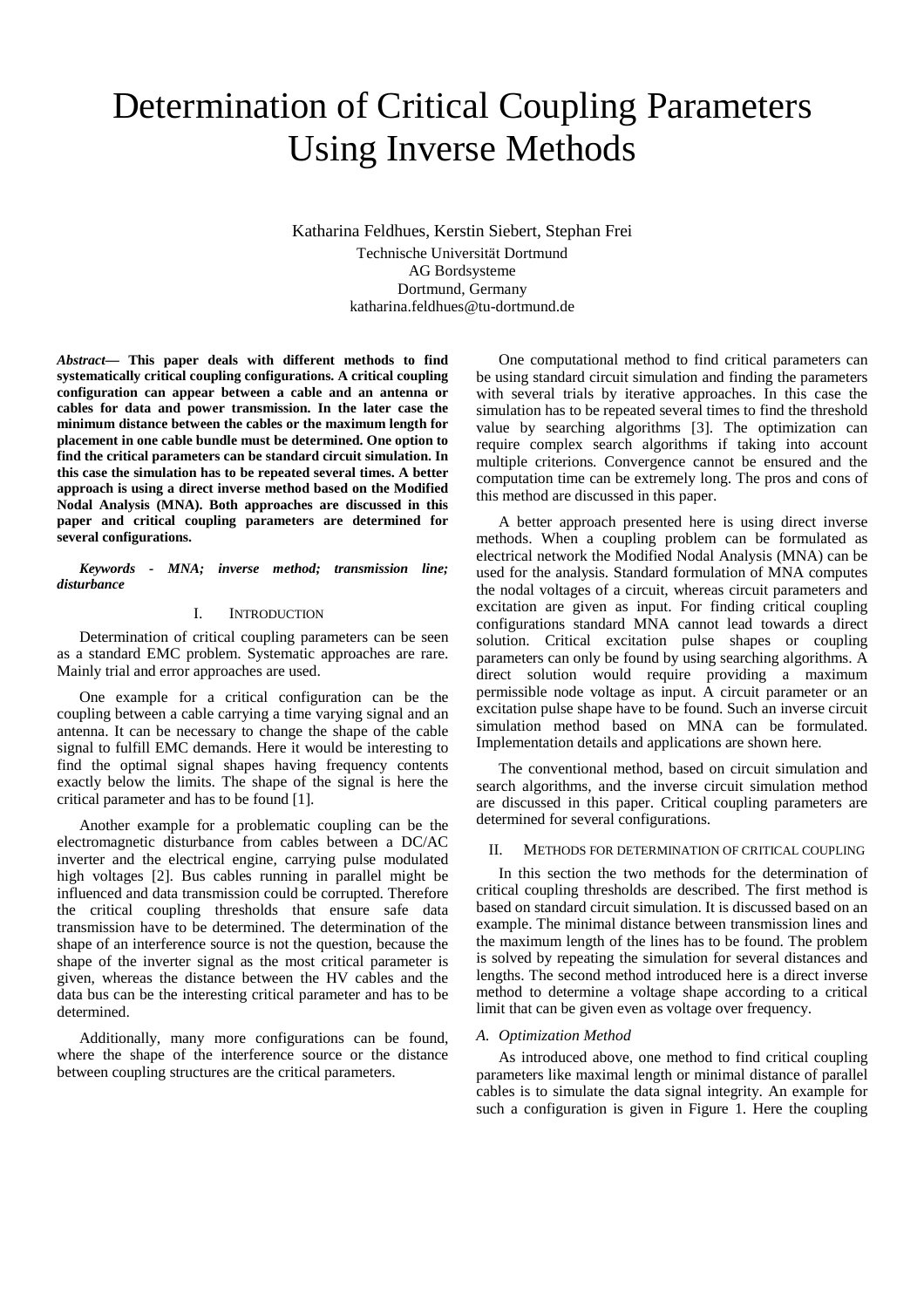between a three phase HV cable and a communication bus cable has to be analyzed. The simulations have to be repeated for different lengths and distances. With the computed results it is possible to find minimum or maximum values. To do the simulation, precise models of the employed components like the multi conductor transmission lines, transceiver, DC/AC inverter, electrical engine etc. are needed.



Figure 1. Scheme of the involved components

## *B. Inverse Modified Nodal Analysis (IMNA)*

In this section a new inverse method to specify the shape of disturbance pulses or circuit parameters based on a given nodal voltage (sink or victim voltage) is described. This method is based on the modified nodal analysis (MNA) which is described first. Subsequently the extensions needed for the inverse Modified Nodal Analysis (IMNA) are outlined.

The MNA is a method to analyze the nodal voltages and branch currents in an electric circuit. This method is frequently used in circuit simulation programs [4]-[7]. To analyze an electric circuit in the time domain, the following equation is used:

$$
\mathbf{C}\dot{\mathbf{x}}(t) + \mathbf{G}\mathbf{x}(t) = \mathbf{w}(t)
$$
 (1)

The vector **x**(*t*) contains the unknown voltages and special currents. The vector **w**(*t*) includes all known excitations. The matrices **C** and **G** characterize the circuit.

By calculating for example the shape of a disturbance pulse, that does not hit a limit line (nodal voltage shape), several computations of the vector  $\mathbf{x}(t)$  with several input vectors  $w(t)$  would be necessary using the standard formulation (MNA). In this method search algorithms are required to find the excitation voltage or current shape. In order to find an excitation signal shape over time for a given nodal voltage an inverse method is better to use and was developed.

# *1) Calculate disturbance signals in general*

It is assumed that the shape of a disturbing pulse is unknown but the sink or victim limit voltage is known. Under the assumption that the source of the disturbance is a voltage source with unknown voltage (V<sub>Disturbance</sub>) and current  $(I_{\text{Disturbance}})$  the vector  $\tilde{\mathbf{x}}$  is defined as follows [1]:

$$
\tilde{\mathbf{x}}^T = \begin{bmatrix} \mathbf{x} & I_{\text{Disturbance}} & V_{\text{Disturbance}} \end{bmatrix}
$$
 (2)

This leads to a modification of the matrices **C** and **G**. The matrix **C** has to be extended with two rows and columns with zeros because the disturbance source does not influence the derivative. The stamps for the voltage source (orange), the unknown source (red), and the given sink voltage  $(V_{\text{Predicted}})$ (blue) are considered in the matrix **G** and the vector **w** [1].

$$
\tilde{G} = k
$$
\n
$$
M + 1
$$
\n
$$
M + 2
$$
\n
$$
M + 2
$$
\n
$$
M + 2
$$
\n
$$
\tilde{w}^{T} = [w \quad 0 \quad V_{\text{Predict}}]
$$
\n(3)

The resulting equation system can be solved with known algorithms [7].

## *2) Considering transmission lines in the inverse method*

In order to consider transmission lines combined with predefined signals, the matrices **C** and **G** and the vectors **x** and **w** have to be extended. Basically it must be distinguished between simple transmission lines and multi conductor lines. First simple transmission lines are analyzed.

Based on the transmission line theory, the solution of the telegraph equation in the time domain can be described as [8]:

$$
v_1(t) - Z_c i_1(t) = v_2(t - \tau) + Z_c i_2(t - \tau)
$$
 (5)

$$
v_2(t) - Z_c i_2(t) = v_1(t - \tau) + Z_c i_1(t - \tau)
$$
 (6)

The voltage and current at the end of the wire  $(v_2(t))$  and  $i_2(t)$  depends on the voltage and current at the beginning of the wire  $(v_1(t)$  and  $i_1(t)$ )) including the delay time  $\tau$  and the characteristic impedance  $Z_c$  of the wire. To consider a transmission line the vector **x** has to be extended with the branch currents of the line:

$$
\tilde{\mathbf{x}}^T = \begin{bmatrix} \mathbf{x} & i_1 & i_2 \end{bmatrix} \tag{7}
$$

In the inverse method it is not possible to include the equations (5) and (6) directly in the matrices **C** and **G**. It is necessary to transform both equations. It is assumed that the predefined signals are given at the end of the wire (index 2). This implies that the sink signal is known at all times and that these values can be used as future values in the matrices. As a result the solution of the telegraph equation (6) has to be rewritten as follows:

$$
v_2(t+\tau) - Z_c i_2(t+\tau) - v_1(t) - Z_c i_1(t) = 0 \tag{8}
$$

This leads to changed vectors *x* and *w* and matrices **C** and **G**. The Matrix **C** is extended with two rows and columns with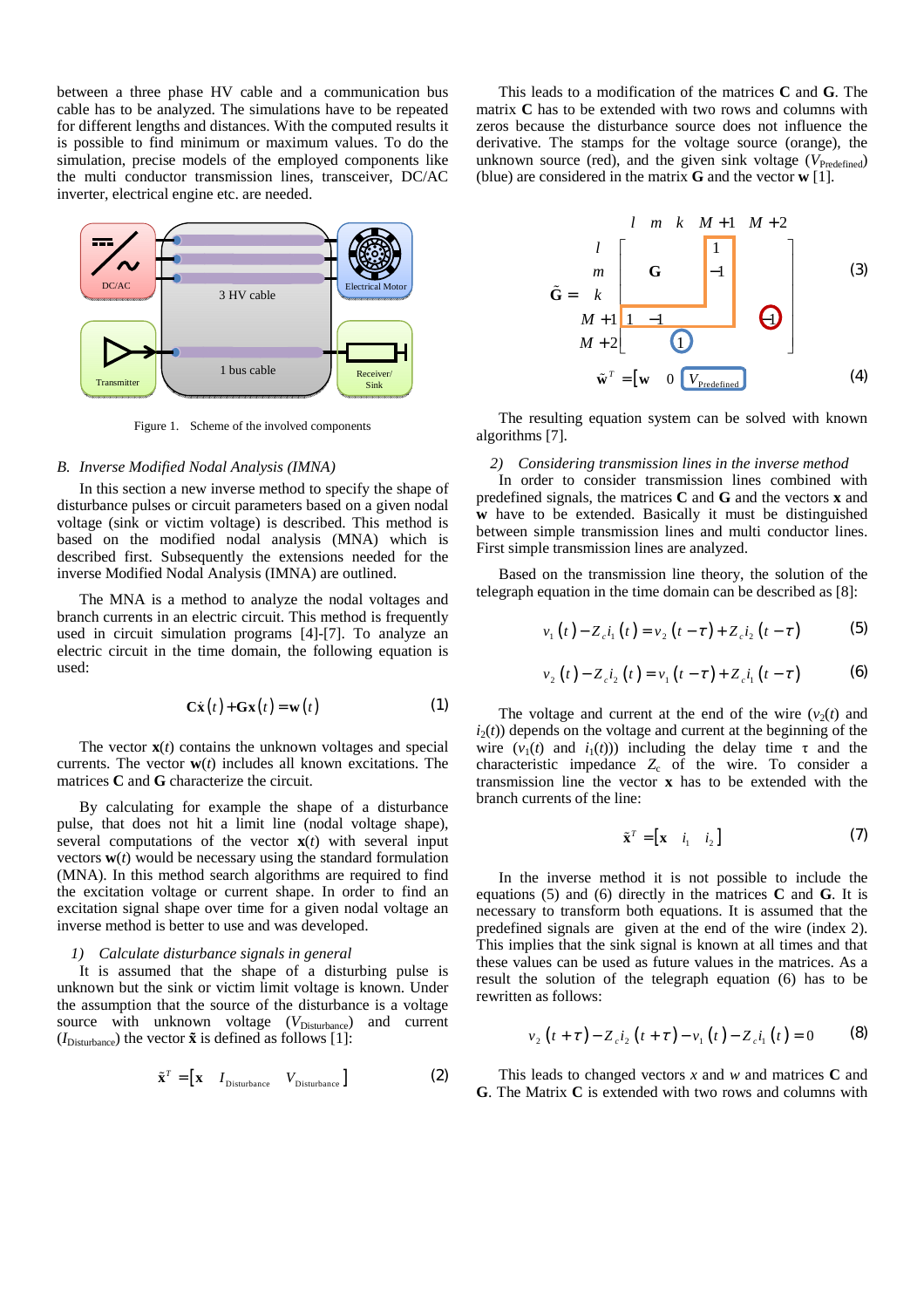zeros. In the matrix **G** and the vectors these equations have to be incorporated as follows [1]:

$$
\tilde{\mathbf{x}}^T = \begin{bmatrix} v_1(t) & v_2(t+\tau) & \cdots & i_1(t) & i_2(t+\tau) \end{bmatrix}
$$
 (9)

$$
\tilde{\mathbf{G}} = \begin{bmatrix}\n & a & b & \tilde{M} + 1 & \tilde{M} + 2 \\
a & & & & \\
\mathbf{G} & & & & \\
\tilde{M} + 1 & & & & \\
1 & & -Z_c & & \\
\tilde{M} + 2 & -1 & 1 & -Z_c & -Z_c\n\end{bmatrix}
$$
\n(10)\n
$$
\tilde{\mathbf{w}}^T = \begin{bmatrix} \mathbf{w} & v_2(t-\tau) + Z_c i_2(t-\tau) & 0 \end{bmatrix}
$$
\n(11)

The resulting system of DAE (differential algebraic equations) has to be solved. To consider multi conductor transmission lines the approach has to be modified. Instead of using scalar quantities, vectors have to be used. Based on the transmission line theory the solution of the telegraph equation in the time domain for multi conductor transmission lines can be described as [8]:

$$
\mathbf{V}_{1m}(t) - \mathbf{Z}_{cm} \mathbf{I}_{1m}(t) = (\mathbf{V}_{2m}(t - \tau_m) - \mathbf{Z}_{cm} \mathbf{I}_{2m}(t - \tau_m)) \qquad (12)
$$

$$
\mathbf{V}_{2m}\left(t\right) - \mathbf{Z}_{cm}\mathbf{I}_{2m}\left(t\right) = \left(\mathbf{V}_{1m}\left(t - \tau_{m}\right) - \mathbf{Z}_{cm}\mathbf{I}_{1m}\left(t - \tau_{m}\right)\right) \tag{13}
$$

For the nodal analyses of multi conductor lines it is important to decouple the whole system. This is done with transformation matrices. One transformation matrix for decoupling the voltages  $(T_V)$  and one for the currents  $(T_I)$  are needed.

$$
\mathbf{V} = \mathbf{T}_{\mathbf{V}} \mathbf{V}_{\mathbf{m}} \tag{14}
$$

$$
\mathbf{I} = \mathbf{T}_{\mathbf{I}} \mathbf{I}_{\mathbf{m}} \tag{15}
$$

After the calculation the nodal quantities are:

$$
\tilde{\mathbf{x}}^T = \begin{bmatrix} v_1(t) & v_2(t+\tau) & \cdots & i_1(t) & i_2(t+\tau) \end{bmatrix}
$$
 (16)

To get the correct values for the voltages and currents it is necessary to extract the delay time  $\tau$  in all previously delayed signals. After that the vector **x** is:

$$
\tilde{\mathbf{x}}^T = \begin{bmatrix} v_1(t) & v_2(t) & \cdots & i_1(t) & i_2(t) \end{bmatrix}
$$
 (17)

#### III. APPLICATION OF THE METHODS

In this section applications for both methods are shown. As described before, the search method combined with MNA is used to calculate a minimal distance between wires. The inverse method (IMNA) is used to determine a shape of disturbance sources.

# *1) Determine the minimal distance*

To determine the minimal distance the configuration described in Figure 1. is analyzed. As described before, precise models of each component are necessary. One way to combine such different components in a simulation is VHDL-AMS (Very High Speed Integrated Circuit Hardware Description Language – Analog and Mixed Signal). This modeling language is supported by the FlexRay consortium and the German working group VDA FAT AK-30 by developing and providing VHDL-AMS model libraries [9].

The DC/AC inverter drives the electric motor with a pulse width modulated (PWM) signal. Such a configuration can be found in electric vehicles (EV). Here the voltage amplitudes can be high (300 V and more), and the slopes steep. Coupling problems are possible. Cables for high voltages are often shielded. If there are failures in the system, e.g. the contact to ground of the shield of a HV cable is not reliable, significant coupling to bus cables running in parallel can occur [2]. Also unshielded HV cabels can be used in order to reduce the cost and the weight of a vehicle.

Models of the electric motor and the DC/AC inverter from [9] are used here. Instead of a typical EV-DC voltage of around 300 V, 75 V is used here for the calculation because the inverter model is only verified up to this voltage level so far [10].

The multi conductor transmission line model considers electromagnetic coupling between the lines and frequency dependent losses, as the skin effect [11]. This is important for the simulation of pulses with steep slopes containing high frequency parts. For the simulation a  $35 \text{ mm}^2$  cross section  $\overline{HV}$ cable is used. The used cross section of the bus cable is a typical value,  $0.35$  mm<sup>2</sup>. Figure 2. shows the configuration used for the simulation. While keeping the distance between the HV cables  $d_E$  constant to a minimum of the typical isolation thickness, the distance  $h<sub>E</sub>$  between the HV cables and the reference plane and thus to the bus cable is varied. Furthermore the parallel length of the cables is varied step by step to find critical coupling. It is also possible to vary the parameters like distance and length automatically and apply advanced search algorithms [12]. Anyway, many computation iterations are needed where the simulation has to be started all over again.



Figure 2. Cross section of the multi conductor line configuration

As an example, a LIN (Local Interconnect Network) bus system with accurate models of LIN transceivers is analyzed.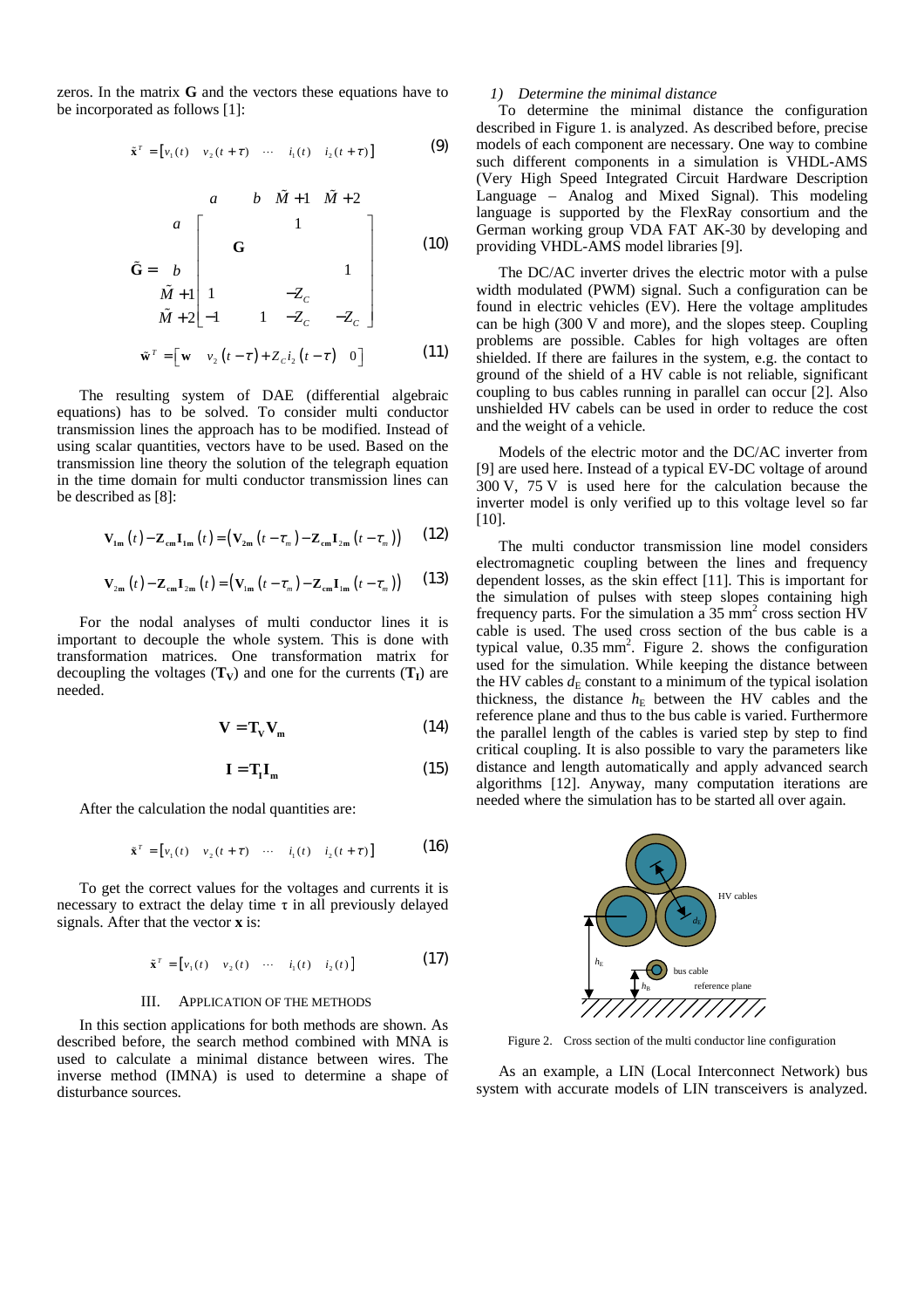The simulation results of this network in comparison to the minimal eye diagram of a LIN bus are shown in Figure 3.



Figure 3. a) broken and b) not effected eye diagrams of the LIN signal

In Figure 3. limit cases where the eye diagram is affected and not affected are shown. After several simulations critical length and distance combinations could be found.



Figure 4. Limits for distances at parallel lengths of HV and LIN cables

In Figure 4. the minimal distances between the LIN bus cable and the HV cable are shown over length. The affected eye diagrams do not necessarily lead to wrong bit detection, because the disturbances are very short and might not be recognized by a typical transceiver. On the other hand these results are no worst case scenarios. The DC voltage is only 75 V. For higher voltages the disturbance will lead to greater minimal distances.

# *2) IMNA*

There are many different applications for an inverse circuit analysis. In this paper three examples are presented to verify the method and to demonstrate the applicability. The first configuration consists of a single wire disturbed by capacitive coupling. In the second example cable crosstalk is analyzed. The last example deals with a simple cable to antenna coupling configuration to analyze electromagnetic radiation at low frequencies.

As a first example a simple data transmission via a single wire over ground is assumed. The capacitive coupled disturbance source is located at the beginning of the wire and the victim signal at the end. The structure of the network is shown in the following figure. Here it is assumed that the disturbance source should not produce pulses that can be interpreted as communication signals.





The determined disturbance signal (Figure 6. ) was used as a voltage source in the MNA to verify the method.



Figure 6. Shape of the disturbance source

In the next figure, the comparison between the simulation results of both methods (IMNA and MNA) is shown.



Figure 7. Signals of the network

It is possible to generate the given sink nodal voltage with the calculated disturbance voltage. The comparison with the MNA yields no difference.

The second configuration is a system consisting of two wires with different diameters. It is shown in Figure 8. For the receiving node a typical simple equivalent LIN circuit consisting of a resistor and a capacitor with the values of 30 k $\Omega$ and 27 pF is used. The LIN transmitter is modeled as a voltage source with a source resistor of  $1 k\Omega$  [13]. The distance between the two wires is 2 cm. A critical signal like the eye diagram is given as sink at the receiver node (Figure 10. ). The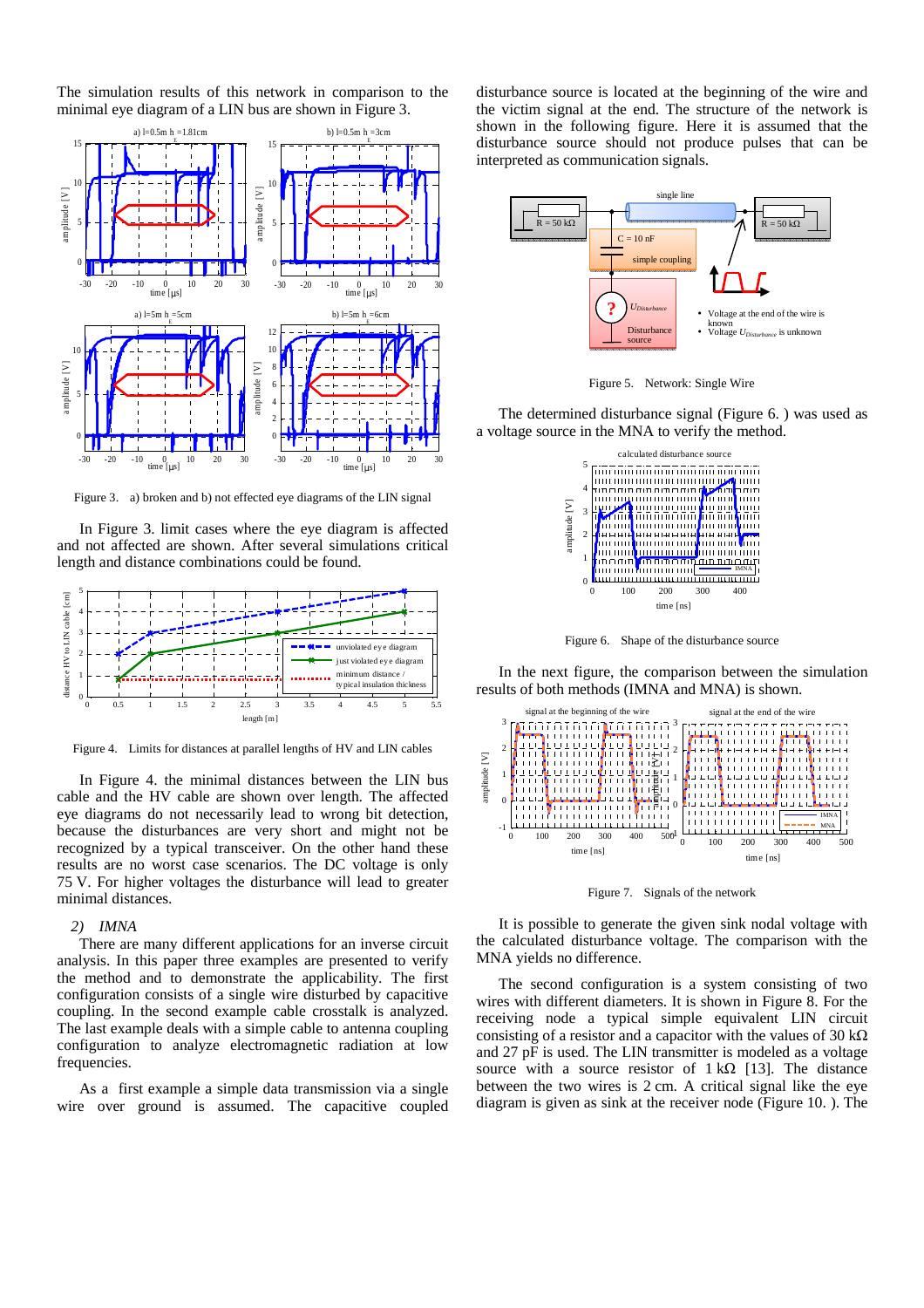shape of the source voltage at the beginning of the HV cable has to be determined. This can be done directly with the inverse method.



Figure 8. HV cable and LIN communication cable

The inverse method determines the shape of the source that is shown in Figure 9. :



Figure 9. Shape of the disturbance source

To check the accuracy of this method the source is used as input in the MNA to compare the signals at the receiver node.



Figure 10. Compare signal at the receiver

The comparison of the results shows that the inverse method is working accurately. By increasing the distance between the wires the amplitude of the disturbance signal is rising but the rise time is nearly the same. As a last application example the field coupling to an antenna is analyzed in the low frequency range. Also here an automotive configuration is taken as an example.



Figure 11. Cable to antenna coupling in vehicle

In the CISPR 25 standard [14] no limit for radiation is given below 150 kHz (Class 5). With the inverse method it is possible to calculate directly a disturbance signal that will emulate the threshold line from CISPR 25 for antenna measurements, but does not exceed it. The following disturbance spectrum is possible.



Figure 12. Antenna signal amplitude in frequency domain

Here it is assumed that the amplitude up to 150 kHz is 80 dB ( $\mu$ V). Above that level the amplitude is 45 dB ( $\mu$ V) and for frequencies which are higher than 530 kHz the amplitude is 38 dB  $(\mu V)$ . With the inverse Fourier transformation it is possible to calculate a time signal from the given spectrum as shown in Figure 13. The Phase is assumed to be zero.



Figure 13. Antenna time signal

This time signal is used as the sink signal at the antenna port. The equivalent circuit for the configuration for analysis is shown in Figure 14. Due to the low frequencies an electric short antenna and only capacitive coupling can be assumed.